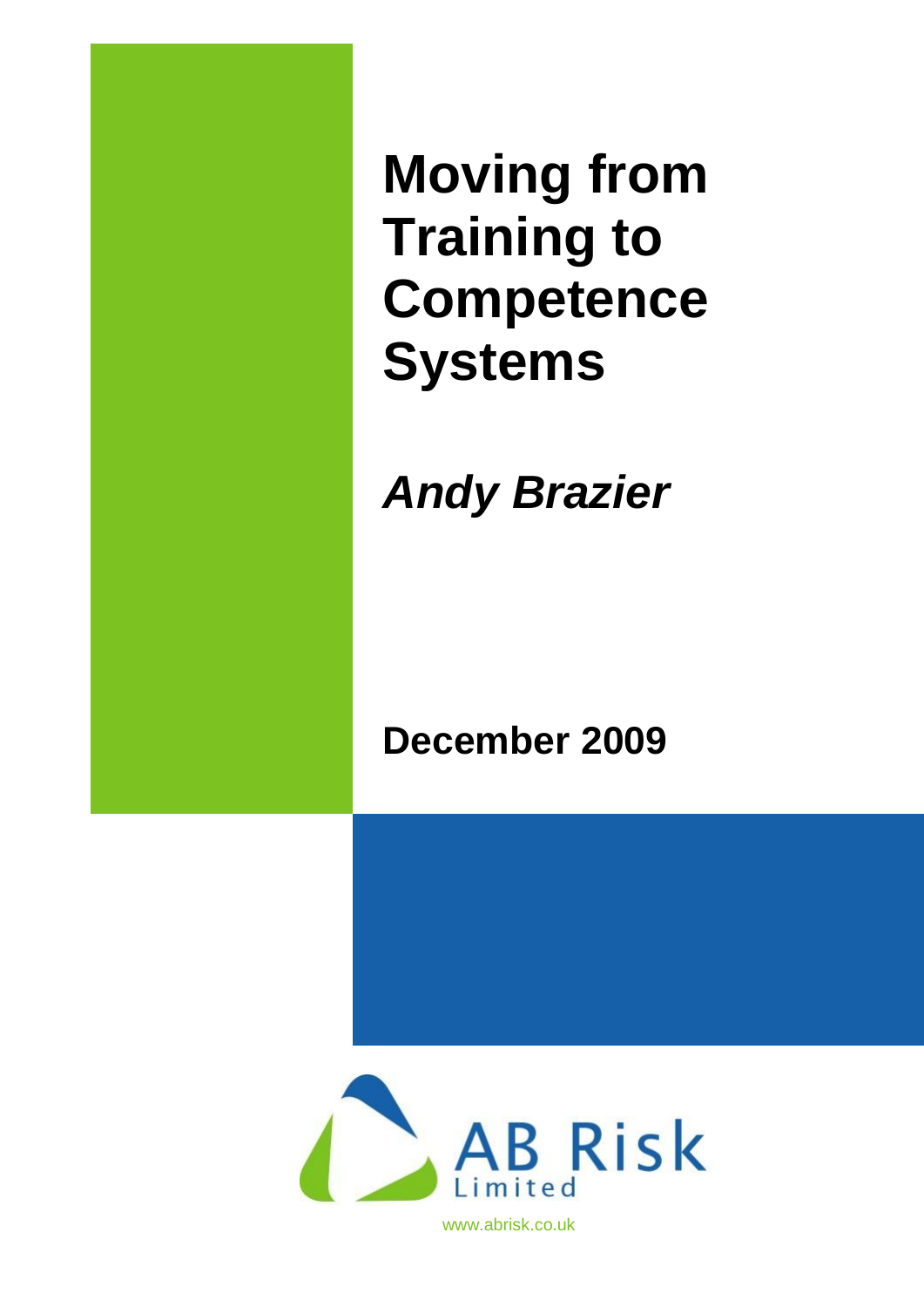## 1. INTRODUCTION

## What is wrong with training systems?

Companies have invested a great deal of time and effort into training over the years, and it is not the intention here to say that this has all been wasted. However, unless training is closely linked to a competence system it is likely that the training provided may not be what is required by the business and/or the cost of that training may be greater than the benefit achieved.

## Is this just about money?

No, the drivers for changing to a competence system are less to do with costs and more to do with benefits to the business, but it is interesting to look at the sums of money involved. Whilst there are no official figures on how much companies spend on training, a survey carried out by the Learning and Skills Council (LSC) suggested that UK employers spent £38 billion on training in 2007, which at the time was showing an upward trend.

But it is a good thing that companies are spending money on training?

If a company spent nothing on training in a year its employees would be right to worry about the impacts on their career progression and even the company's viability. But if you think back to the training you have received over the years the chances are you will remember some that was poor, did not help you at work and was a waste of your time. This is the reality for a lot of training, and is a massive waste of resources. It is not always because the person providing the training is a poor trainer (although obviously that is the case sometimes) but often caused by a lack of focus on the needs of the trainee or choosing the wrong method of training. It is likely that taking a more systematic approach, spending more time on examining training needs and planning its delivery could significantly improve effectiveness whilst also reducing costs. A classic 'win win' scenario that should satisfy everyone.

Key point: a lot of training is not very effective because it does not address the specific needs of the trainee

## So what is training?

Before we move on it is useful to consider what training actually is. Many people feel they have only received some training if they have been on a course, although the reality is that a lot of training is done 'on the job.' This is part of the problem because training is often defined by the inputs (cost, time and effort) rather than its outputs. What we are interested in is how people learn the knowledge and skills they need to work safely, effectively and efficiently.

Key point: there are lots of ways people learn that don't involve training courses

## Why talk about competence?

The advantage of talking about competence instead of training is that its value to the business is clearer, which makes it is easier to justify the costs in achieving it. Also,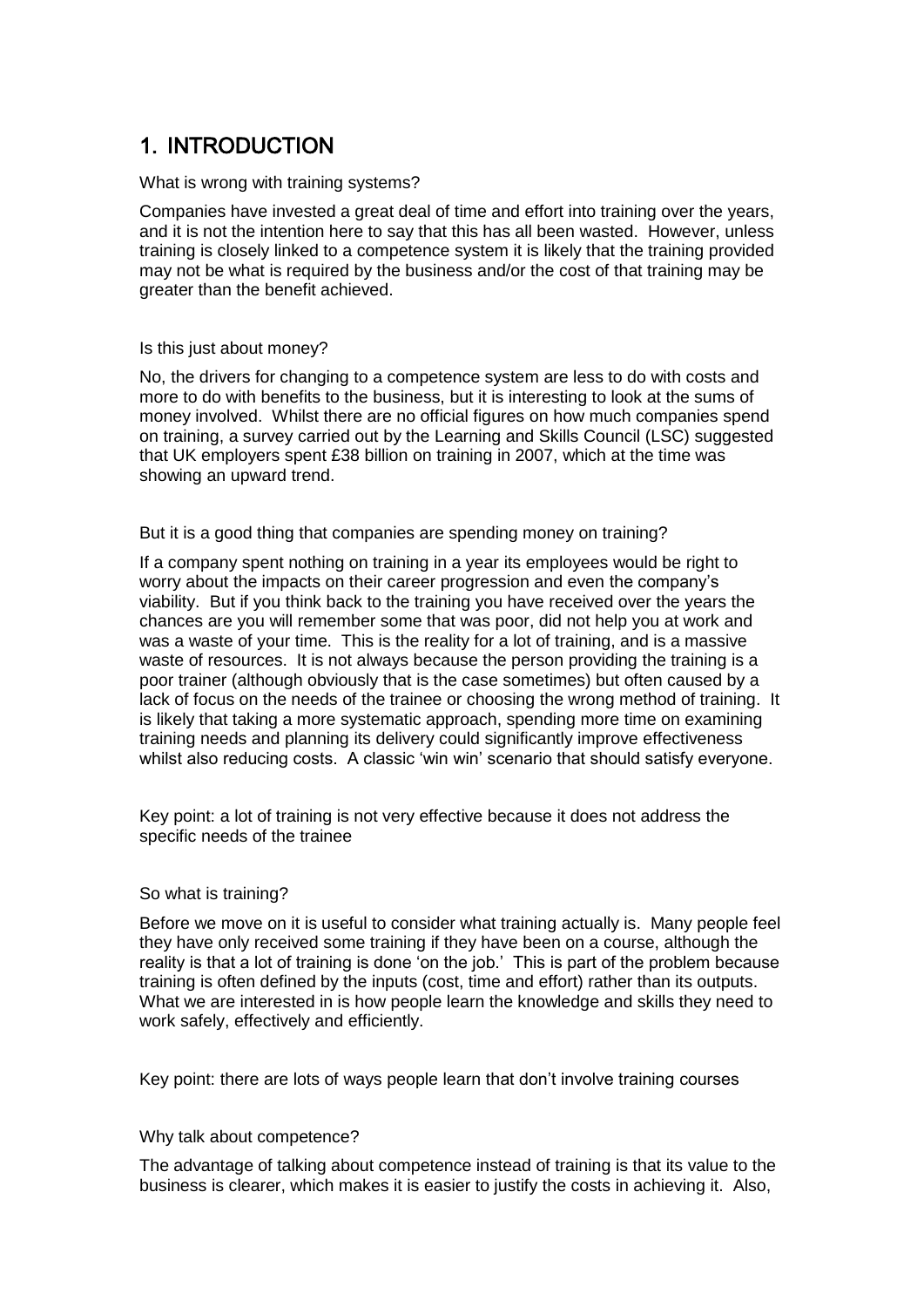defining competence requirements does not have to include a specification of how it is to be achieved, which gives the flexibility to use the most effective and efficient methods available.

Tip: it is much better if you think clearly about what competencies your business needs rather than what training is available

#### What is competence?

Whilst competence is a widely used term, it is not always well understood. A useful definition, taken from the Health and Safety Executive (HSE), is that competence is 'the ability to undertake responsibilities and perform activities to a recognised standard on a regular basis. It is a combination of skills, experience and knowledge.' This shows that competence is something that is held within your company without specifying how it is achieved. This is your opportunity to develop more streamline and efficient training and learning processes, but does also require you to have some way of identifying where you may be lacking in competence.

Key point: training and competence are not the same thing.

## Who needs to be competent?

The answer here is that everyone needs to be competent, from the boardroom to the shop floor. But it is important to note that the competencies needed vary considerably depending on role, which is why the 'one size fits all' approach to training that is often applied is not very effective. Also, it is useful to recognise that competencies can be held by a team, and hence not everyone in the same role necessarily needs to have exactly the same competence, as long as those competencies are available within the team when required. Some competencies can be bought in when required (e.g. specialist contractors for one-off jobs or consultants to provide specialist advice when required) whilst others may be unique to your company and so you need to develop them yourselves.

## When does someone become competent?

The reality is that there is not a single point when someone is fully competent. Instead it is something that develops over time. When considering if someone is competent the question is whether they have gained enough knowledge and skill to progress to the next stage of their development.

Key points:

- A focus on competence will help you improve the effectiveness of your  $\bullet$ training
- $\bullet$ Everyone in your company needs to be competent, but the competencies they need and the level of competence required will vary
- $\bullet$ Becoming competent is a progression, there is not simple cut off when someone is considered 'fully competent'

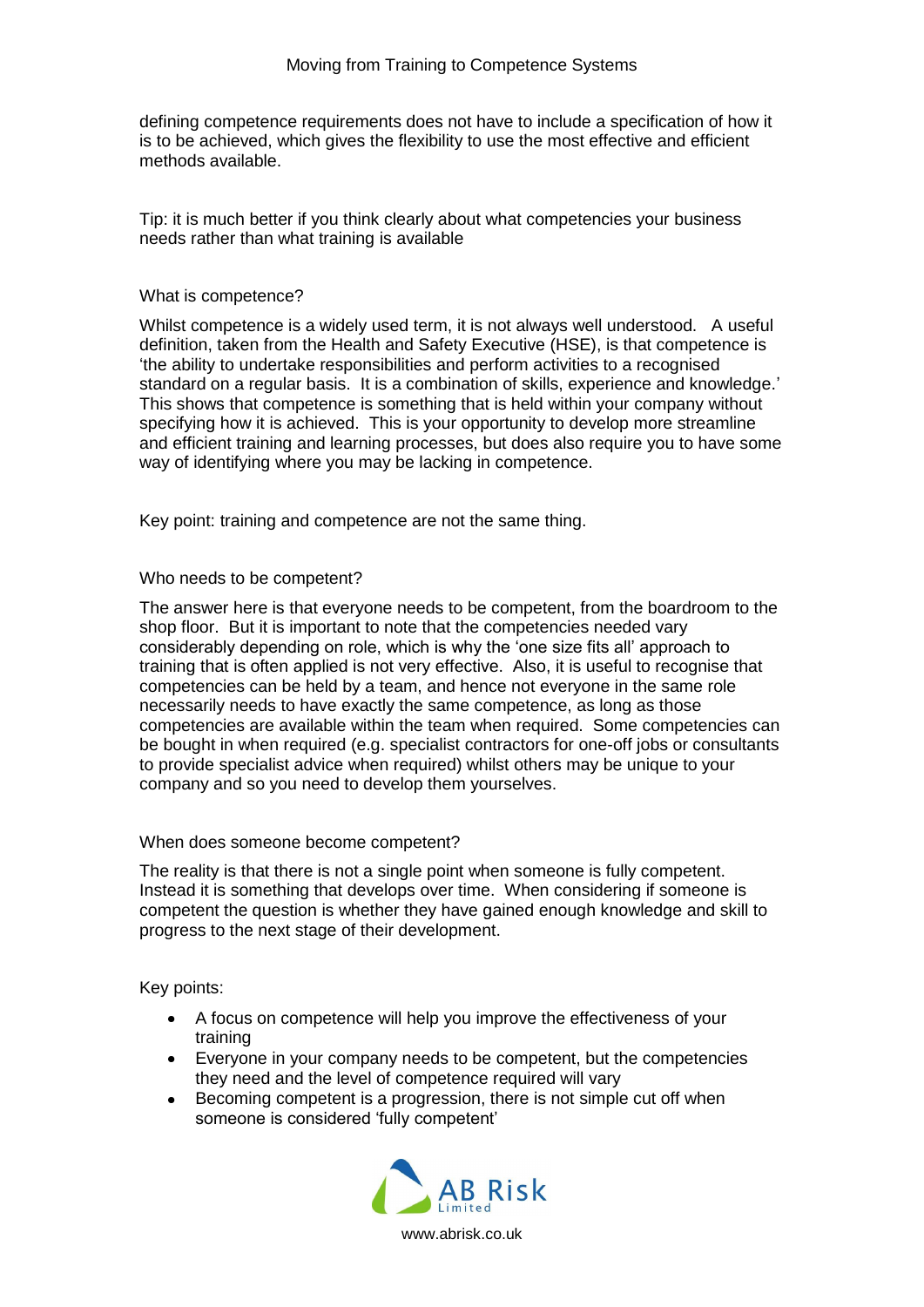## 2. IDENTIFYING COMPETENCY REQUIREMENTS

## What competencies do people need?

At the most basic level everyone working in your company needs to know enough about the hazards and risks that they may encounter in order to keep themselves and other safe. On top of that people need knowledge and skills to perform the tasks and roles that make up their job. Some competencies will be widely applicable across your company (i.e. the same task or role is performed by many people across the business) and some will be very specific. Some competencies will be very easy to define and others will be far less tangible. In simple terms competence relates to the tasks people perform and the responsibilities they hold.

## Identifying the tasks that people perform

One of the key considerations when identifying competency requirements is to consider the tasks people perform. In doing this it is important to recognise that there are different types of task, and the way people become competent and maintain they competence varies as a result. In simple terms tasks can be:

- Performed frequently, on a day to day basis;
- Performed less frequently but to a routine (e.g. weekly or monthly);
- Non-routine but planed (e.g. annual maintenance);
- $\bullet$ Infrequent and unplanned (e.g. responding to a breakdown or emergency).

Tasks often involve physical activities performed in defined sequences. This means they can be captured in procedures that can be used to train people and to assess them against a standard.

## What other competencies do people need?

On top of the tasks they perform, people will often require other competencies that are related to their wider responsibilities. Due to their nature these competencies cannot be described in procedures and are instead captured in more general job or role descriptions. For example, anyone in a managerial or supervisory position must be able to:

- Make the workplace safe and eliminate or control risks to health;  $\bullet$
- Ensure plant and machinery are safe and that safe systems of work are set  $\bullet$ and followed;
- Ensure articles and substances are moved, stored and used safely;
- Give workers the information, instruction, training and supervision necessary for their health and safety;
- Consult workers on health and safety matters.

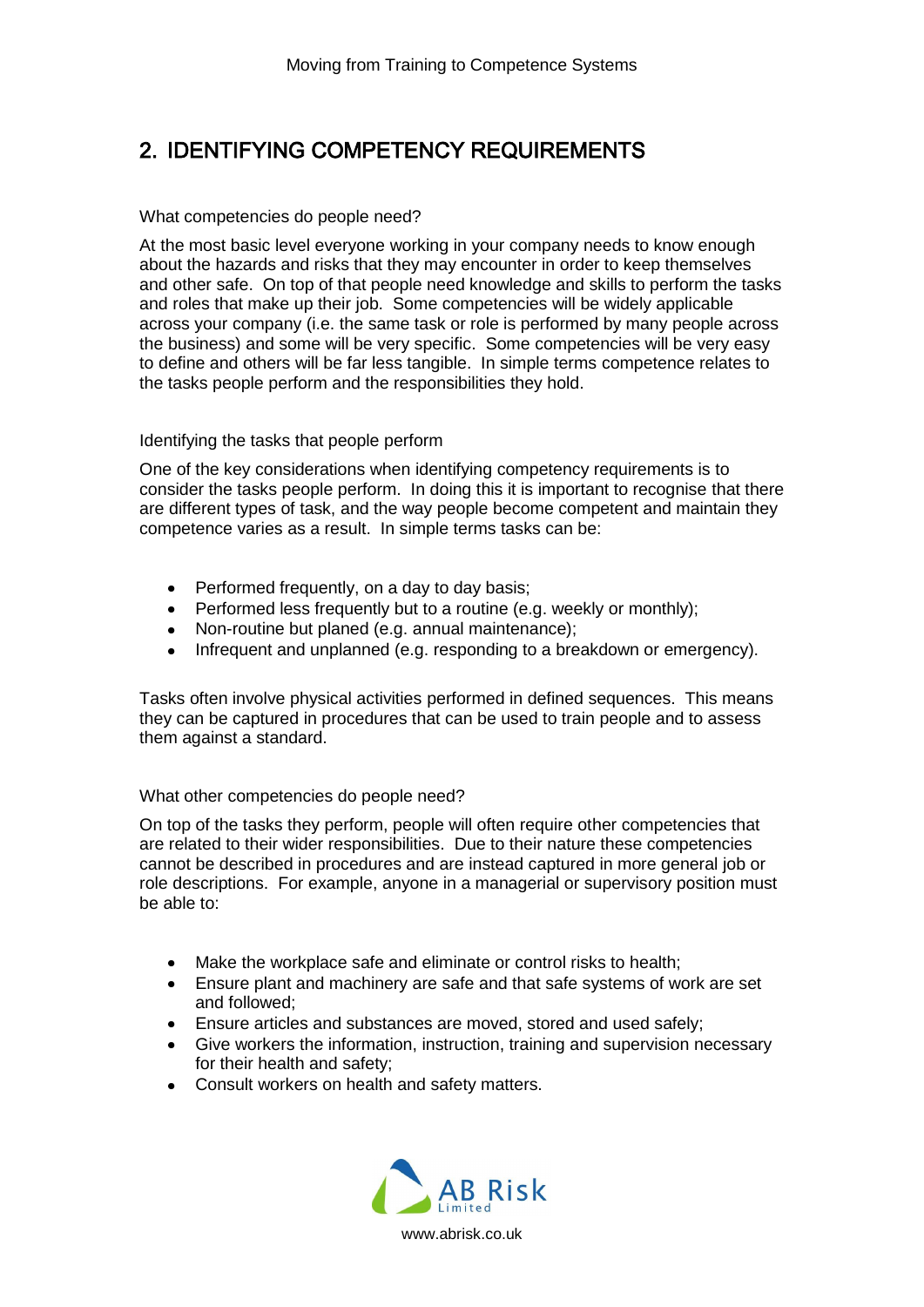Some of these can be addressed in part by performing certain tasks. However, in many cases they will require additional skills. Some of them may require particular personalities that cannot always be learnt, whilst others will not be achieved until someone has had experience in the workplace.

Key point: not every competence someone requires is directly related to a task

## Defining a level of competence

Having identified what competencies people need, you then need to consider what level of competence they need for each. . The following may help you decide what levels of competence are required:

- Awareness has some knowledge but not enough to act on;
- Basic has the minimum needed to work under direct supervision;
- Intermediate able to work unsupervised under routine 'normal' conditions.
- Advanced able to work unsupervised under all conditions.
- Expert able to improvise and adapt working practices in response to events and unusual conditions.

From this list you can see that in any role there may only ever be a need for an 'awareness' level of competence in some areas, even though the same person will need to be an expert in others. Also, it is clear that there are not distinct cut-offs between the different levels and it may be appropriate to define two levels. One as the minimum required to do the job and the other a desirable level that people should be aiming for.

Key point: your company does not need everyone to be an expert in everything

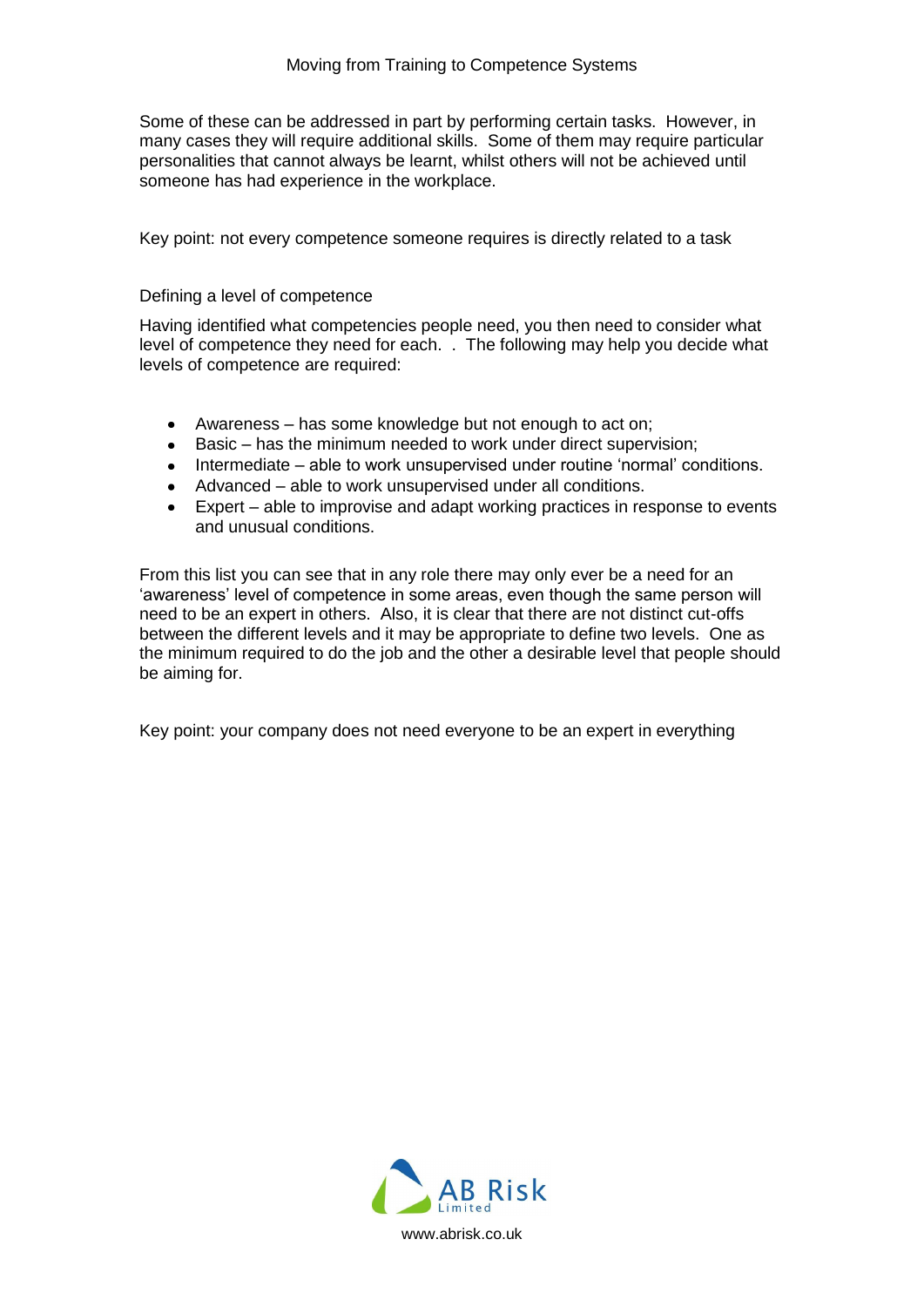## 3. FUFILLING COMPETENCY REQUIREMENTS

How does someone become competent without training?

Although we have suggested that you need to focus on competence, we are not saying training is not required. Instead, you may need to think more carefully about the type of training you provide to make sure you use the most effective methods. By effective we mean the most reliable way of assisting people in the learning process so that they become competent.

#### So we can carry on with our training courses?

Many traditional training courses essentially involve a trainer lecturing to a group of people. The advantages of these are that they are easy to organise and a large number of people can receive the training at the same time. However, people often forget what was covered in the course and find it difficult to apply what they learn when they return to work. Livening them up with practical demonstrations, discussions, videos and case studies can make them more entertaining for the participants, but may not increase the amount learnt enough to justify the additional time and effort required in preparation. The traditional lecture based course is unlikely to disappear completely, but should really only be used to raise awareness or give a general introduction to a subject.

Tip: when using a course to provide training you should be very clear about what you expect people to learn. Making it more fun or interesting does not automatically mean people will learn what they need for their job.

#### What about computer based training?

Using computers to provide training has been tried for many years, and there is no doubt that advances in technology have made it a more viable option than ever before. If you have access to relevant training modules the set-up costs may be quite modest. However, you will often need to tailor what is available to your needs and develop some content from scratch, which can be expensive and time consuming. Computer based training is still a fairly specialised option that can supplement, rather than replace other forms of training.

## So what is being suggested?

A problem with the types of training mentioned so far is that they usually take the trainee away from the workplace. Not only does this add to the indirect costs of training, because the person cannot be productive, it can make it difficult for people to relate what they have learnt when they get back to work. The reality is that most learning, even where people are sent on regular training courses, occurs 'on the job.' For routine competencies this learning takes place whilst the job is being done. For less frequent tasks some form of simulation is required. For competencies that are not specifically task related, coaching can be used.

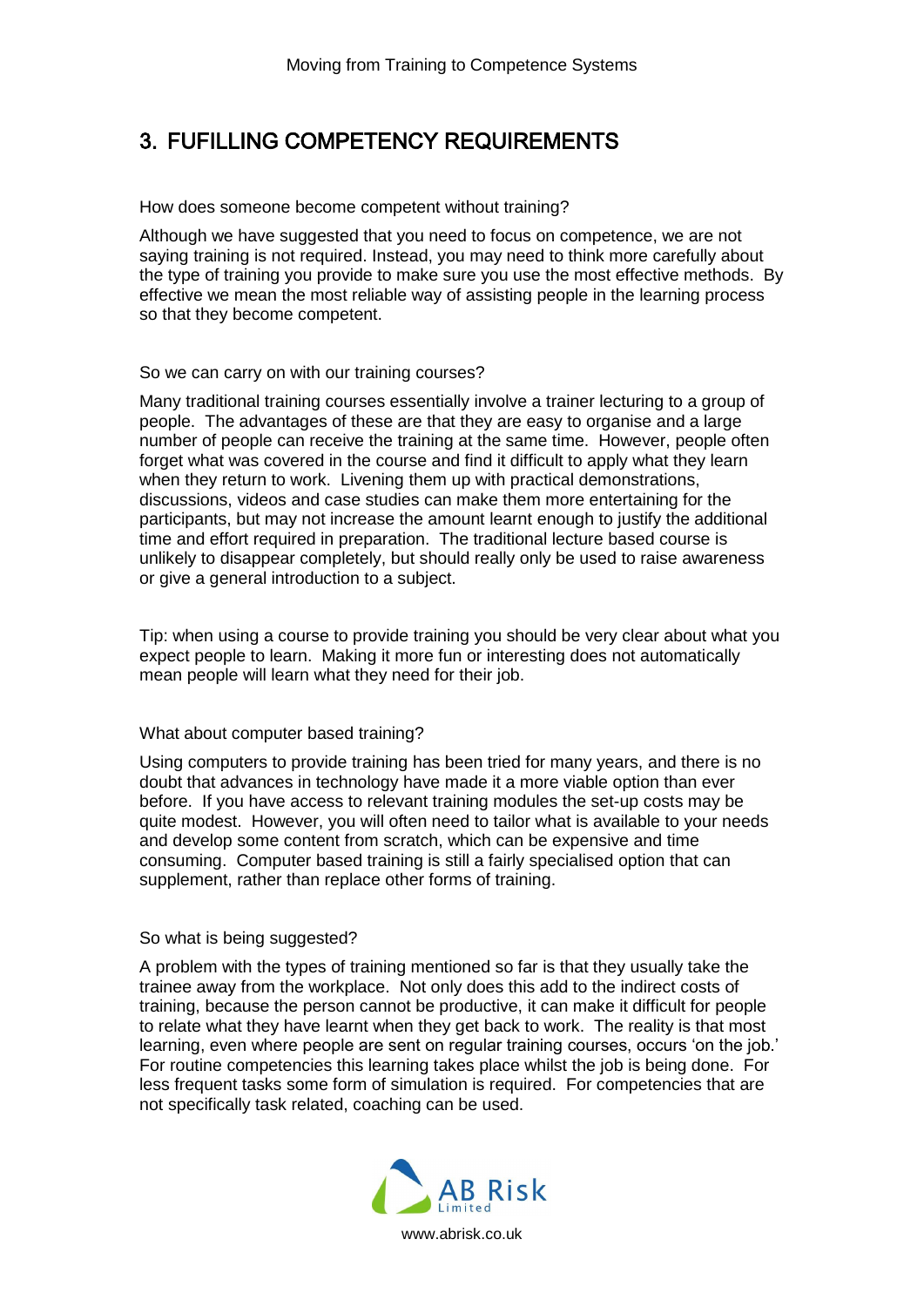Key point: people learn much more 'on the job' than they ever will on a course

Can we use simulation? I thought it was only for airline pilots and astronauts.

Whilst it is true that simulators can be hugely sophisticated and expensive, there are many low tech ways of using simulation. The easiest way to do this is to 'talk though' and/or 'walk through' a task or scenario, with the aim being to create a situation where someone can learn a task or how to react to a situation.

#### And, isn't coaching only for sports people?

Again, whilst it is true that the term 'coach' is often used in the sporting arena, it can be applied to business, often for higher level business skills. Coaching involves setting someone goals and regularly meeting, observing and discussing their progress to ensure those goals are being reached. New goals are then set, which may include some training or requiring the individual to become involved in another part of the business. A coach may not actually have the knowledge or skills that the trainee requires, but is instead competent at coaching. After all Tiger Woods may be the best golfer in the world, but he still has a coach.

#### What counts as on the job training?

It is pretty rare that a trainee can go on a training course and be able to do their job fully when they return. Instead they need to spend time with an experienced person learning 'on the job'. Often the experienced person is not a professional trainer, but equally often it is this person that teaches the trainee by far the most relevant knowledge and skills. On the job training is an opportunity for a person to perform tasks under the close supervision of a person competent in that task. It can be very effective because it takes place at the worksite, so there are no issues with its practicality. Also, it allows a gradual transition for the trainee from being a complete novice through to full competency. This means it can be paced to the individual, but as they learn they become a useful asset to the business. Equally there can be problems, many of which occur because of a lack of structure or monitoring. There is the potential to pick up bad habits from experienced personnel and, whilst the very basic skills and knowledge may be picked up because they occur on a regular basis, the more in-depth aspects of the job that may occur less frequently may be overlooked. The reality is that lots of on the job training takes place in every company, but its role in making people competent is very often overlooked.

Tip: if you can make on the job training more systematic, you will be able to improve your overall training whilst reducing costs at the same time

Is on the job training only for routine, frequently performed tasks?

It is true that on the job training is particularly easy where tasks are performed very frequently, but that does not mean that is its only role. Addressing less frequently performed tasks does take a bit more organisation, but the benefits do make it worthwhile. For less frequently performed tasks that are planned, making sure the trainee is present and available to be involved under supervised conditions is one away that they get to learn more of the job. Also, whilst for the unplanned events it is

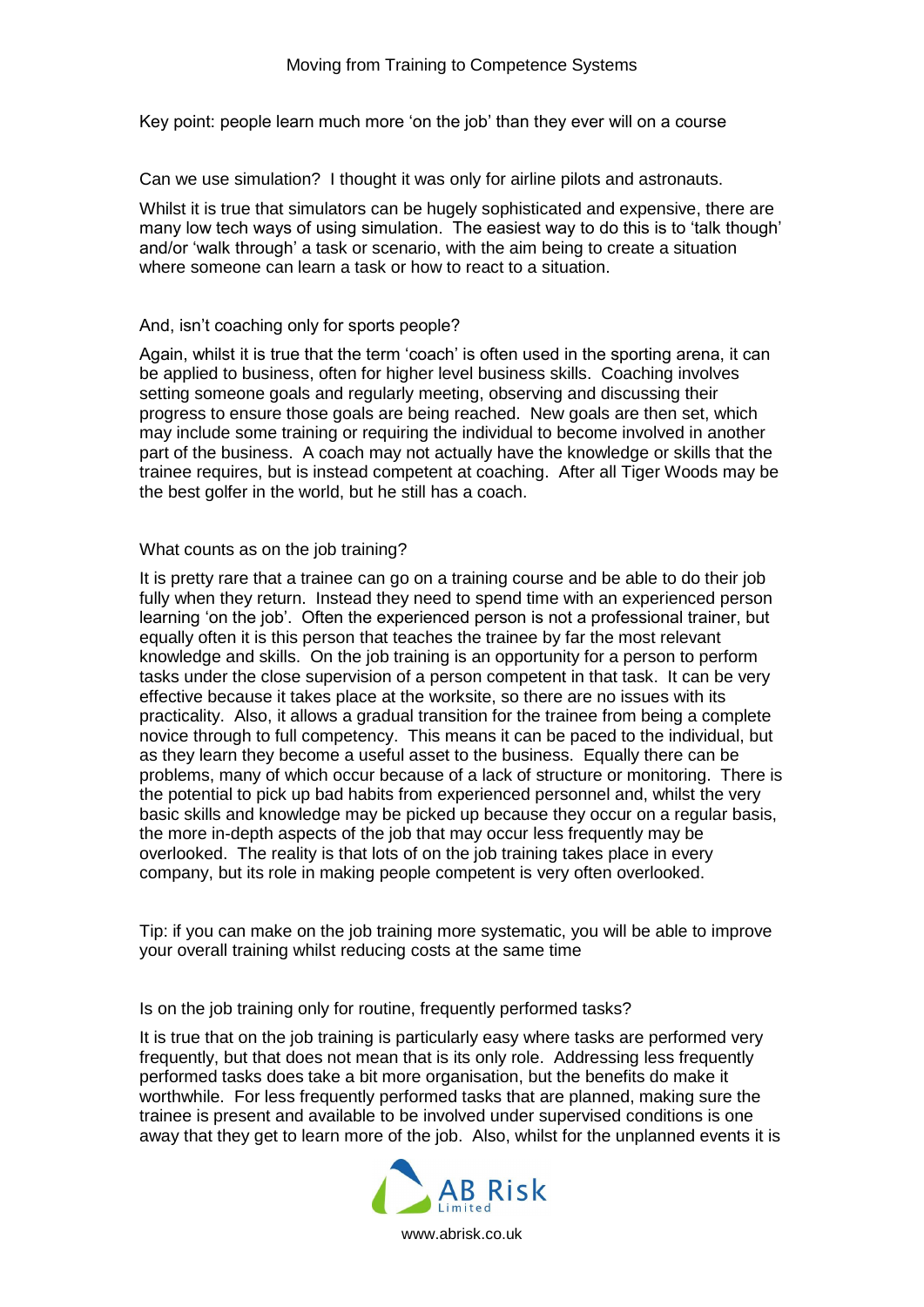normal to call in an 'expert', involving a trainee at these times and getting the 'expert' to explain what they are doing is also effective. After all no one develops that expertise automatically. Where this cannot be organised some form of simulation can be used.

Tip: whilst on the job training can be very effective, you do need to make sure infrequent tasks and events are being covered

Key points:

- There are lots of different ways that people learn without going on training courses
- The methods used should be appropriate for the knowledge of skill needs of the individual
- What is most important is not what training people have received but what they have learnt and are able to apply at work

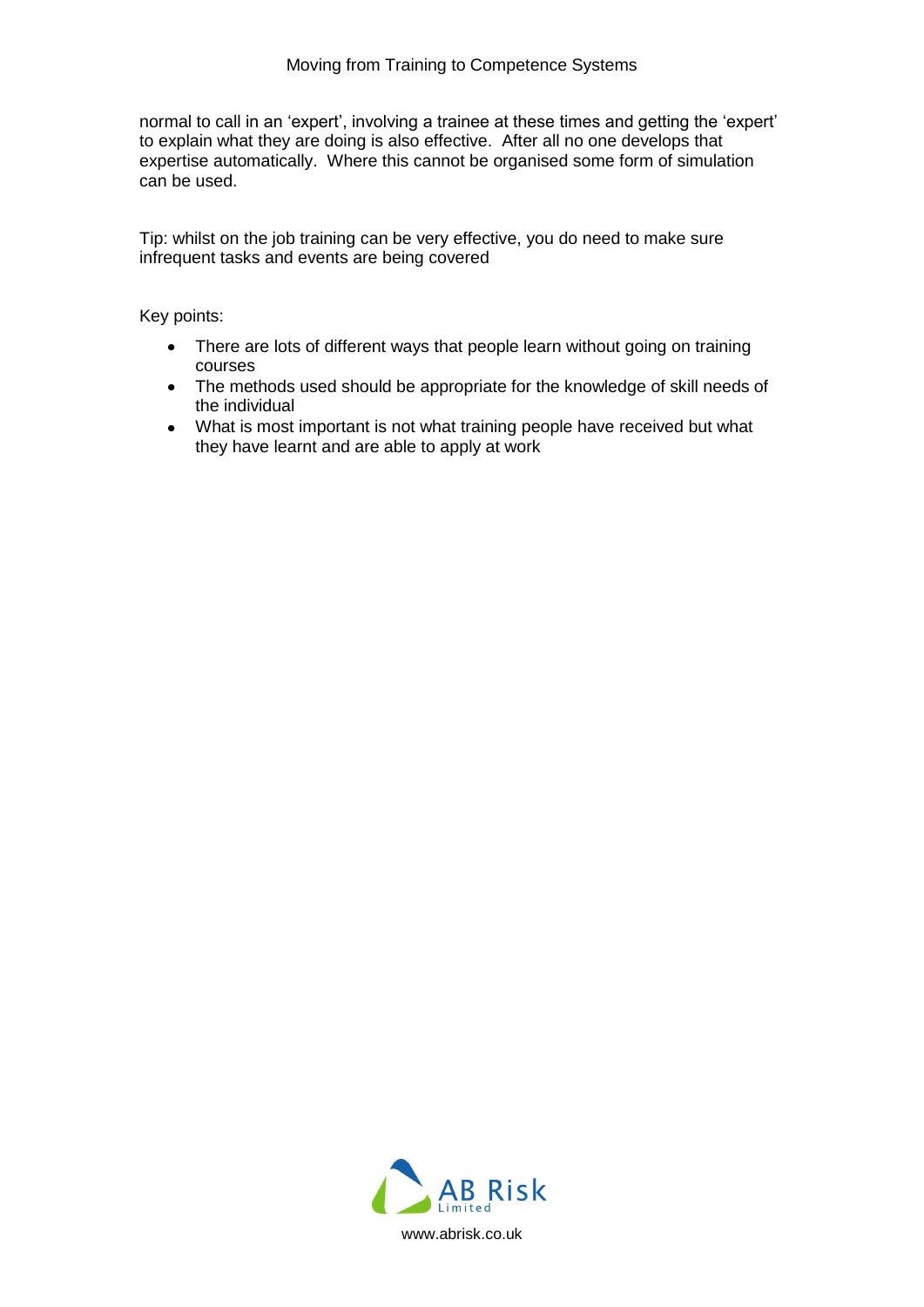## 4. COMPETENCE ASSESSMENT

#### Do we need to assess competence?

Unfortunately, there is only way of making sure that people have the competencies they need, and that is to assess them. This is something that a lot of companies shy away from because it can result in some difficult situations, especially where competency gaps are identified. However, with careful execution it can become something that everyone starts to value.

Tip: many people will be reluctant to have their competence assessed

## What are we assessing?

It is easy for individuals to feel an assessment will decide whether they pass or fail a test. Not only can this create resentment, this approach misses the main objective, which is to ensure your company has the competencies it needs to achieve its business objectives. Therefore, instead of aiming to identify whether an individual passes or fails, competence assessment is a process of establishing what level of competence has been achieved and identifying what needs to be done to achieve further improvement. Rather than testing the individual it should be testing your systems and identifying where they can be improved.

Key point: competence assessment is a test of the systems you have to improve an individual's knowledge and skill, and not a test of the individual

## How do we assess competence?

There are many different ways of assessing competence. It can involve simple written or verbal tests of knowledge, observing people using a skill whilst working, collecting evidence of work for examination (written or physical items), or setting up an assessment exercise to test how they act and respond to a situation. The method used should be appropriate for the knowledge and skills, and the level of competence your staff require.

#### Who can assess competence?

There are formal qualifications for people who are involved in assessing competence. For example the National Vocational Qualification (NVQ) scheme includes qualifications for people acting as assessors and verifiers. However, this does not mean every assessment carried out in your company needs to be carried out by a qualified assessor. For simple tasks a peer assessment, carried out by someone competent in that task, is often enough to make a judgement. You may want a qualified assessor to oversee the system, ensuring the peer assessment process is working, and assessing more critical or complex competencies. For your most critical competencies you may want some form of external assessment to be carried out by someone qualified and well experienced in assessment.

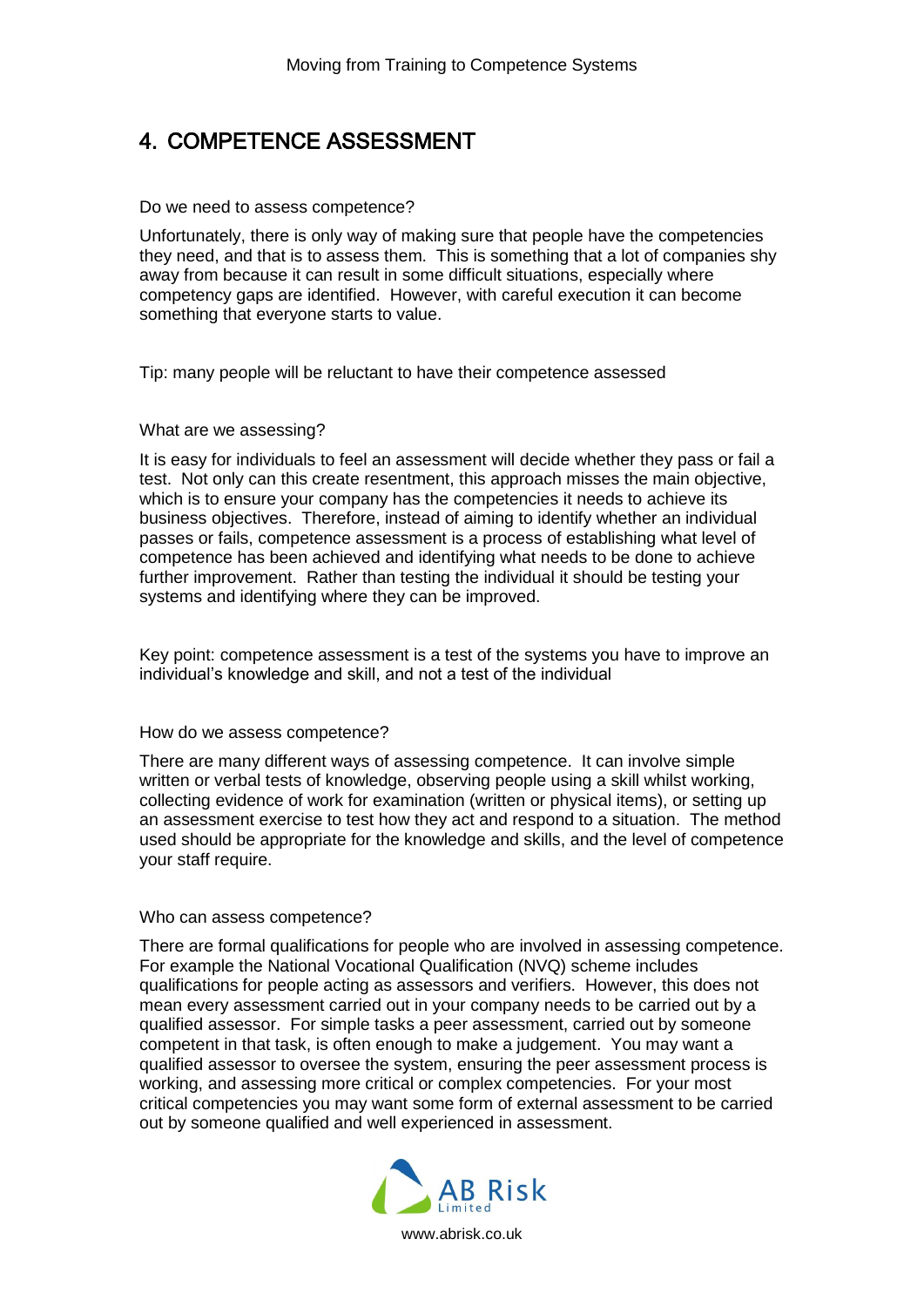Key point: not all competence assessment needs to be formal or carried out by a qualified assessor

We already run tests at the end of training courses. Is this enough?

Whilst assessing after training may appear to be the obvious, it does rather miss the point. In particular how do you know what training people need if you have not assessed their competence? Also, there is a danger that you will assess people against the training syllabus, which may not match exactly what you need, especially if you are sending people on standard or generic training courses. Finally, it also misses the fact that most training takes place 'on the job.'

## So when do we need to carry out assessments?

Competence assessment should not be a one off exercise, but a continuous process. In considering the requirements it is important to realise that even people who have worked in the same job for a long time may not have all the competencies they need, either because the requirements of the job have changed or because they have forgotten something they learnt in the past. Whilst it is possible to develop frequency based schedules for carrying out assessments, arrangements should be flexible enough to respond to changes within the business, incidents and other sources of information about business performance.

Key points:

- $\bullet$ Competence assessment can make a very valuable contribution to all elements of business performance including health and safety, but needs to be carried out in a sensitive manner
- Your aim is not to pass or fail people, but to identify how best to progress their development
- Competence assessment is continual process using formal and informal methods

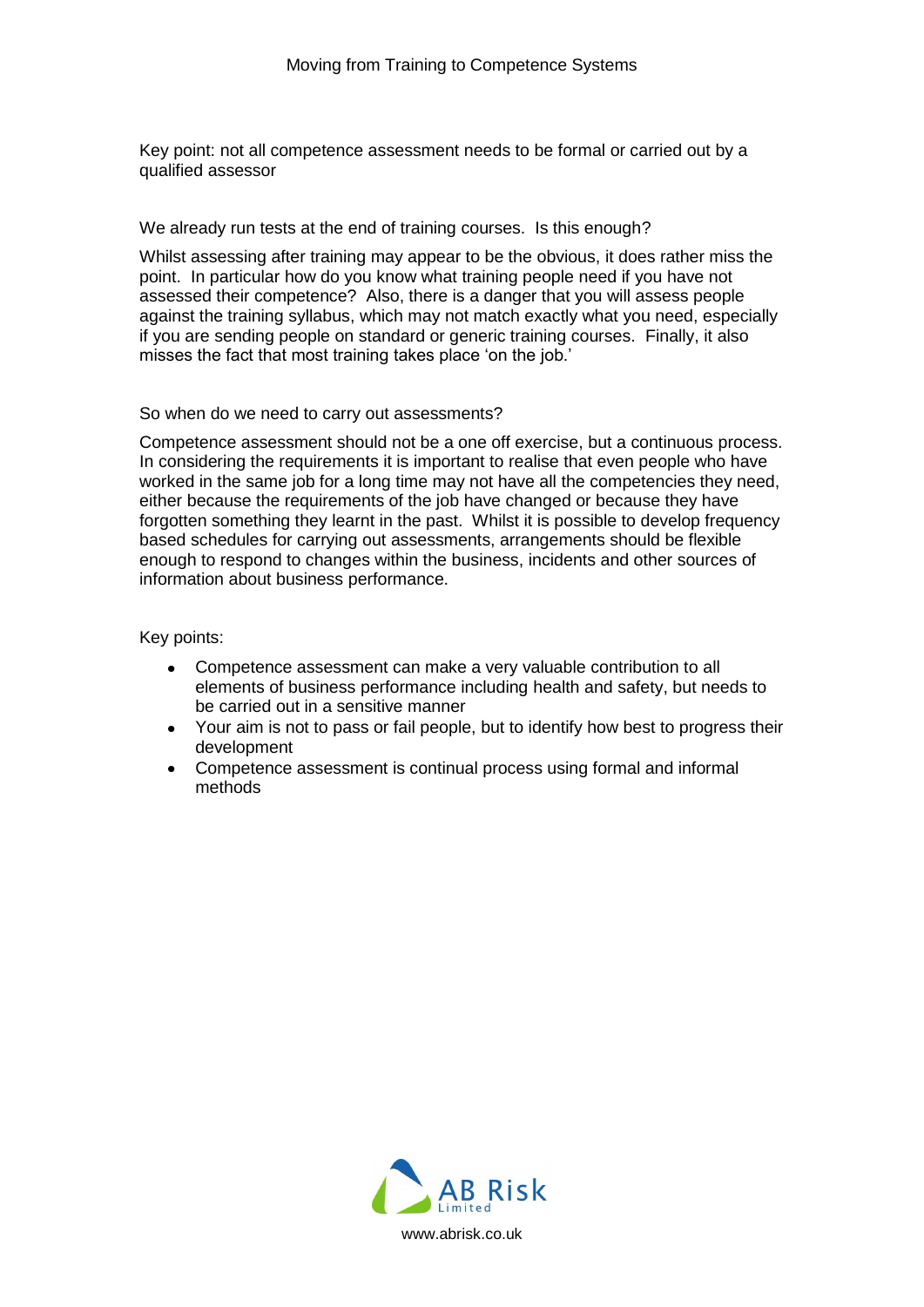## 5. CREATING A COMPETENCE SYSTEM

#### Why do we need a system?

The purpose of a system is to make sure that actions you take are effective and sustainable. The benefit of developing a competence system to replace a training system is that you will have a clearer idea of what you need to do to achieve your business objectives. Also, it may allow you to streamline your training and justify your costs.

What elements does the system need?

Implementing the competency system will require a number of activities to be performed. They include:

- Identifying competence requirements a systematic way of identifying and  $\bullet$ documenting the competencies required by the company;
- Personnel selection making sure people new to the company or being  $\bullet$ considered for promotion have the right aptitudes and personalities for the job;
- Assessing competence selecting the correct method of assessment and carrying out the assessments;
- Identifying competency gasps comparing the requirements with competencies in place;
- Arranging to fill competency gasps –selecting the correct method of training  $\bullet$ or development according to the nature of the gap;
- Refresher assessments identifying where someone who has achieved all  $\bullet$ required assessments will need to be reevaluated to ensure they are maintaining their competence;
- Record keeping being able to demonstrate what competencies are in place  $\bullet$ and the actions being taken to address any gaps.

Who should be involved in managing the competence system?

A senior manager or director should be accountable for competence in your business. This may be the same person who is accountable for health and safety, or may be someone else (possibly human resources). Someone will need day to day responsibility for administering the system, and managers and supervisors should be responsible for implementation. Also, the system should make it clear that everyone has a responsibility for managing their own competence, and be prepared to participate in competence programmes.

Key point: a competence system will not work if it does not have support from senior managers as well as the people to administer it in practice

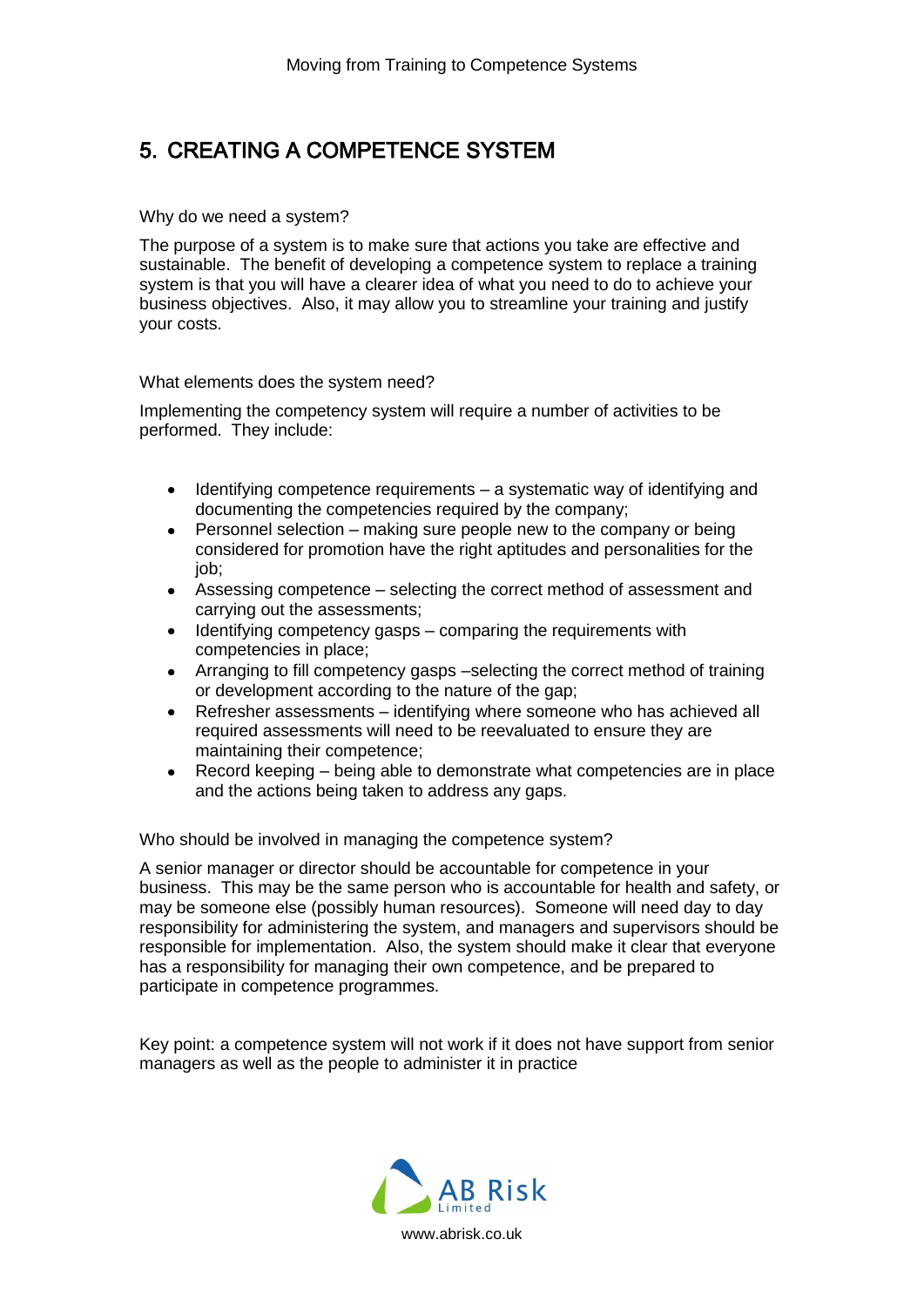What records should we keep?

It is fairly normal to keep records of what training people have received. This is easy when they have attended a formal course. By moving more towards competence it is clear that this does not give the full story. Do keep a record of what training has been provided, including the syllabus and training provider. But you should also have a system for recording the outcome of any competence assessment. Ideally this should be backed up by some objective evidence, which could include how the person was assessed, copies of any paperwork they may have been completed as part of performing a task and even photos of any items produced or worked on.

Tip: there may be evidence that you can collect to show that someone is competent that does not involve a competence assessment

#### How do we know the system is working?

Monitoring, audit and review are an important part of any system. In this case the key message is that training records on their own do little to demonstrate that competence is being managed, and it is the ability to demonstrate that necessary competencies are in place within the company that is important. As well as examining the assessment records for individuals it is important to look for evidence that the company has the overall competencies it needs and that the competence system is functioning. This can be from formal, planned audit. Also, a great deal can be learnt from incident reports and investigations, performance and quality reviews; and staff surveys.

Tip: there are many sources of information that can indicate whether you have good competence management

Key points:

- A competence system can assist in ensuring your company has and  $\bullet$ maintains the competencies it needs to conduct its business safely
- You will need people and procedures to implement the system
- Evidence will be required to confirm competencies are in place and the  $\bullet$ system is working
- Very few regulations tell you exactly what competencies are required, and it is  $\bullet$ up to you to identify requirements from your risk assessments
- Competence and training are not as reliable risk controls as hazard reduction  $\bullet$ and engineering solutions